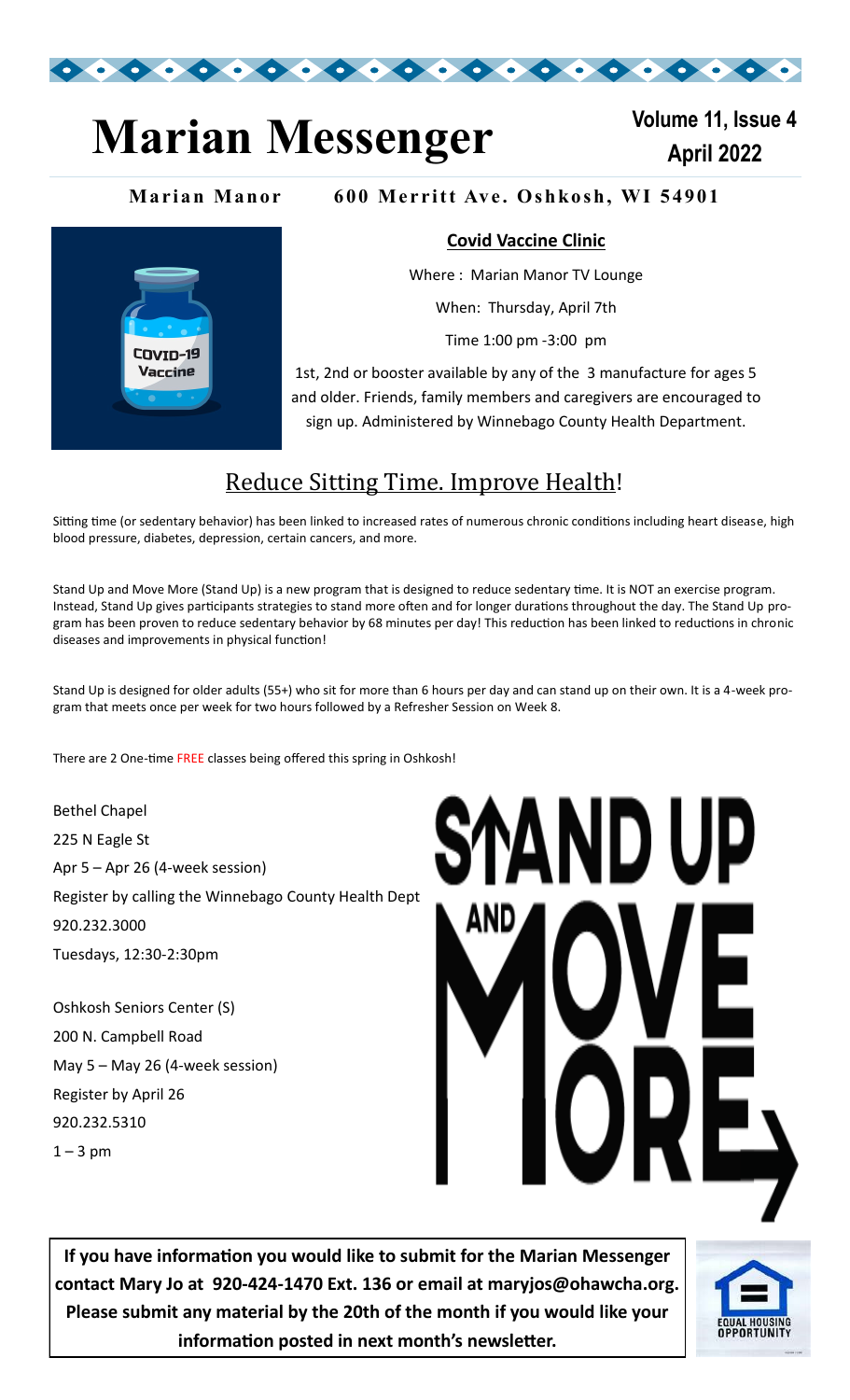#### **Renters Insurance: Can You Afford Not to Have It?**

Many renters overlook the need for renters insurance. In order to protect yourself and your belongings you should consider renters insurance. Renters insurance is available at a relatively low cost to you. Renters often assume the property owner is liable for damages to their private belongings. This is simply not the case. Your landlord's insurance covers damages to the buildings structure, **not your belongings**. That is one of the reasons that renters insurance is beneficial to you.

A second benefit of renters insurance is that it offers you liability protection. Liability protection covers you for costs up to your liability limit if an individual injures themselves in your unit. It will also protect you if your pet causes injury to another individual.

A third benefit is if your unit becomes uninhabitable for any reason specified within your policy, your renter's insurance will cover your living expenses to live elsewhere. This means if you are forced to temporarily move out of the property you rent due to damage caused by a peril covered by your insurance plan, your plan will cover the cost of any increase in living expense so that your household can maintain its normal standard of living. This benefit is usually time limited to 12 months or whatever the insurance company considers a "reasonable length of time". Be sure to check various insurance companies on their policies.

Another factor to consider when looking at renters insurance policies are if the coverage is for actual cash value (ACV) or replacement cost coverage. ACV coverage will pay only for what your property was worth at the time it was damaged or stolen. While replacement cost coverage will pay for what it actually costs to replace the items you lost.

The cost of renters insurance is very affordable but the amount varies with each policy. The cost of your premium depends on a variety of factors: where you live, the amount of your deductible, the insurance company, and if you need any supplementary coverage. (Supplementary coverage is usually used for expensive jewelry or electronic equipment.) Most policies cost between \$90 and \$120 on average per year for \$20,000-\$25,000 worth of coverage of personal items and between \$100,000 to \$300,000 of liability protection. Some insurance companies also offer discounts if you have "protective devices" such as a fire extinguisher or if you have another insurance plan with them such as auto insurance. The best thing to do is to shop around for price quotes from various insurance agencies, to get the coverage you want at the best price.

# easons





rotect yourself from lawsuits

Bankrate

#### **Fr. Carr's Easter Meal**

Sign up by Noon on Wednesday April, 13th

Meals will be delivered on Easter Sunday, April 17th between 10:30 am –Noon



#### **Exercise your Right to Vote**

Tuesday, April 5th is the Wisconsin Spring Election. Photo IDs are required to vote. If you recently moved you may need to register to vote.

Marian Manor's polling location is: Oshkosh Public Library , 106 Washington Ave. 7:00 am –8:00 pm

Ward 8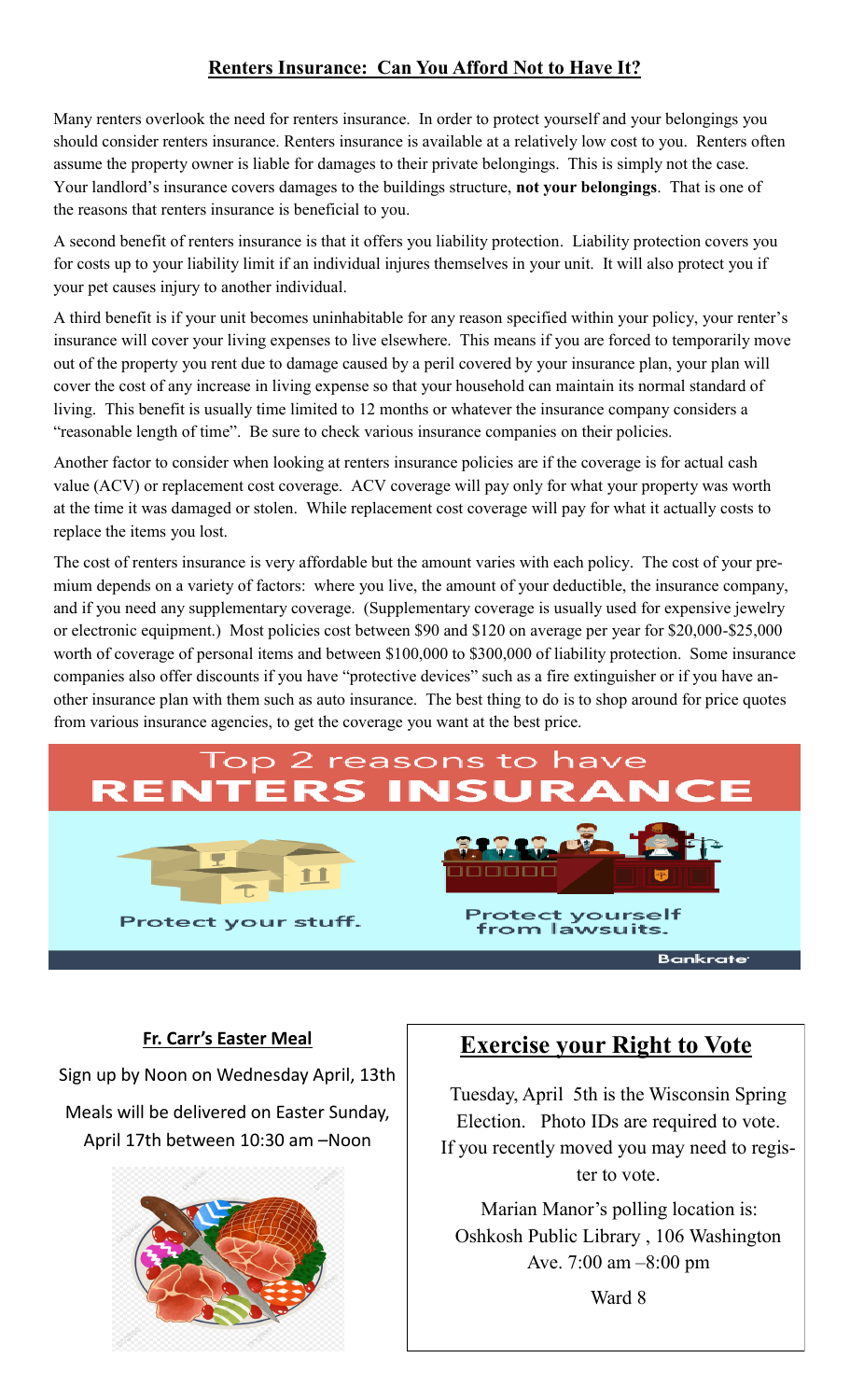#### **Fire Emergency Instructions**

In the event of a fire in your apartment please do the following:

- Immediately leave your apartment and close the apartment door.
- DO NOT RETURN FOR ANY REASON!!!
- Pull the Fire Alarm nearest your apartment. There are several fire alarms located on each floor. (Become familiar with their locations now, during a fire is not the time to be looking for them)
- Call the fire department to report the fire when in a safe location to do so. **Dial 911.**
- Notify housing management as soon as possible.

#### **HOW TO EXIT THE BUILDING**

When the fire alarm sounds all tenants who are physically able to walk down the stairways must take the following action:

- Leave your apartment at the sound of the fire alarm as quickly as possible. Before you open the apartment door, feel your side of the door to see if it is hot to the touch. IF YOUR DOOR IS HOT DO NOT OPEN IT! Remain in your room and follow Special Instructions listed.
- If it is safe to open your door, leave your apartment and close the door behind you. DO NOT RETURN FOR ANY REASON!!
- Vacate the building by way of the stairways indicated on the emergency exit plans located on each floor. DO NOT USE THE ELEVATOR TO VACATE THE BUILDING as a power failure could cause you to become trapped inside.

#### SPECIAL INSTRUCTIONS IF YOU MUST REMAIN IN YOUR APARTMENT

If your apartment door is hot and it is unsafe to enter the hall or if you are physically unable to walk down the exit stairways, take the following steps until help comes to you:

- Place a wet towel or rug at the bottom of your entrance door to keep smoke from seeping into your apartment.
- Go into your bedroom and close the door. Place another wet towel or rug at the bottom of the door to keep smoke from seeping in.
- Stay at the bedroom window so that you can be seen from the outside. Wave something white or have a flashlight to signal you need help. Call 911 to give them your location.

If it does become smoky in your apartment, open the bedroom window to obtain fresh air and call for help.

As you leave the building remain calm. Be careful of others and assist one another. Everyone will have plenty of time to leave the building safely. Follow instructions from the fire fighters when they arrive.

Marian Manor is a very fire resistant building. All floors and apartment walls are concrete or concrete block. All apartment doors and stairway doors are fire-rated doors which will contain a fire for at least an hour (if kept closed) Sprinkler system is installed in the hallways and are activated by heat (not smoke). Each floor is equipped with fire extinguishers. If you do not know how to use a fire extinguisher during a fire is not the time to read the instructions and try to learn how. Exit the building.

KEEP CALM & DO NOT PANIC—

Even if you believe the fire was small and you got it all out still call the fire department so they can ensure that it is extinguished entirely.